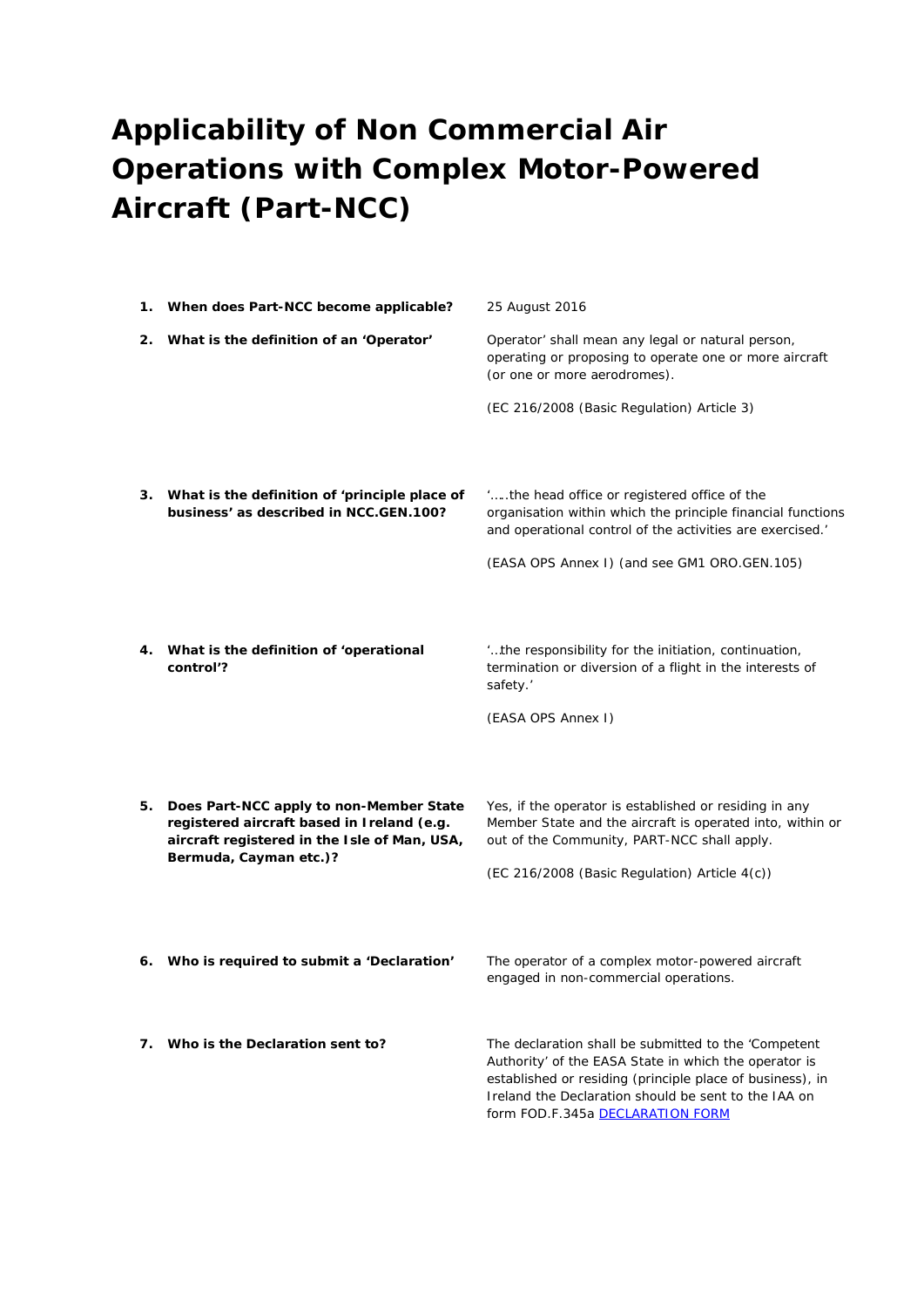**8. Is a Declaration required for each individual aircraft?** 

A declaration must be made which covers each applicable aircraft, including the Type of aircraft, registration and main base.

**9. Do Operations Manuals have to be submitted as part of Declaration process?** 

No. Although operators must have written an Operations Manual (OM) in accordance with ORO.MLR.100 and AMC2 ORO.MLR.100, the manual does not need to be submitted to the IAA during the Declaration process. However, the IAA will audit operators against the requirements within a period of 12 months from the date of Declaration.

Some Specific Approvals (Part-SPA) may however require the applicable parts of the OM to be submitted in advance of Declaration.

**Note**: Where an operator wishes to use an MEL, it shall be approved by the IAA, prior to commencement of the declared operation.

The Declaration Form is available on the IAA website for immediate use.

**10. When will be the earliest date that a Declaration can be made to the IAA?** 

- **11. Will an operator be granted a certificate (or similar) on completion of the Declaration process?**
- **12. Following the submission of a Declaration, what oversight of a NCC Operator will be given by the IAA?**
- **13. Will the oversight programme conducted by the IAA include foreign registered aircraft of operators based inside the Ireland ?**
- **14. What would be the frequency of activities as part of the oversight programme?**
- **15. Does a Part-NCC operator need to report occurrences to the IAA?**
- **16. Does a Part-NCC operator require a 'Management System'?**
- **17. Will the IAA advise Part-NCC operators as to the content of the Management System?**

No, although an individual acknowledgment will be sent on receipt of the application.

The IAA will establish and maintain an oversight programme covering NCC activities as part of the Authority Requirements which apply to the IAA. Details of the requirements can be found in Part-ARO.GEN.305.

Yes. If the declaration was made to the IAA (irrespective of the state of registry of the aircraft), the IAA will include those aircraft as part of its oversight programme.

'The oversight programme should be developed on a yearly basis. All operators should be considered for inclusion to the programme not

Yes

(ORO.GEN.160 in accordance with Regulation (EU) 376/2014 – Reporting of Occurrences)

Yes

(ORO.GEN.200)

No. It is the responsibility of the operator to include a description of the Management System as part of the Operations Manual and to acknowledge this as part of the declaration process.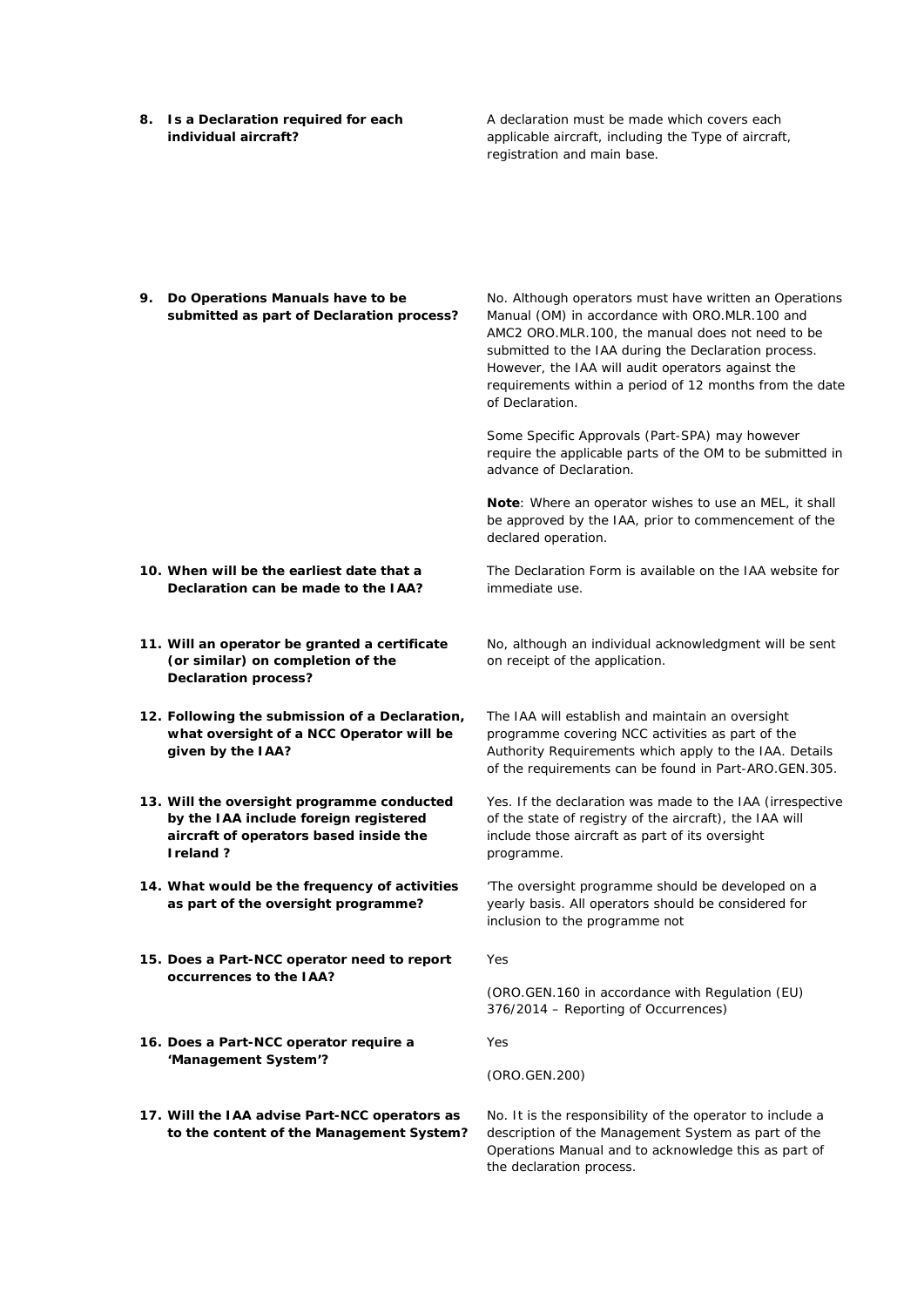- **18. If the IAA does not give any additional guidance as to what is reasonable in determining a Management System, is the operator permitted to determine a level of proportionality?**
- **19. What specific personnel need to be utilised as part of a Management System?**

The size and scope of the Management System should firstly be determined by the existing legislation (plus associated AMCs/GM). Within those parameters, the Accountable Manager will need to establish and maintain an effective management system.

1) Accountable Manager. The operator shall appoint an accountable manager, who has the authority for ensuring that all activities can be financed and carried out in accordance with the applicable requirements. The accountable manager shall be responsible for establishing and maintaining an effective management system.

(ORO.GEN.210(a))

2). Safety Manager – a person who acts as a focal point and is responsible for the development, administration and maintenance of an effective safety management system. (AMC1 ORO.GEN.200(a)(1))

3). Compliance Monitoring Manager – a person who is responsible for ensuring that the compliance monitoring programme is properly implemented, maintained and continually reviewed and improved.

(AMC 1 ORO.GEN.200(a)(6))

**20. What other personnel or functions are required for Part–NCC operations?** 

**21. For very small operators or 'owner/pilots' how will they comply with the requirement to have an Accountable Manager, Safety Manager and Compliance Monitoring Manager?** 

Continued Airworthiness. The owner is responsible for the continuing airworthiness of an aircraft and shall ensure that no flight takes place unless:

1. the aircraft is maintained in an airworthy condition, and;

2.any operational and emergency equipment fitted is correctly installed and serviceable or clearly identified as unserviceable, and;

3. the airworthiness certificate remains valid, and;

4. the maintenance of the aircraft is performed in accordance with the approved maintenance programme as specified in point M.A.302.

(CR (EU) No 1321/2014 – Annex 1 - Part-M)

An Accountable Manager will always have to be nominated irrespective of the size/scope of the operator.

The Accountable Manager may also perform the role of Safety Manager for a non-complex operator

(AMC1 ORO.GEN.200(a)(1)(2)(3)(5))

The Accountable Manager may also perform the role of the Compliance Monitoring Manager for a non-complex operator, subject to demonstrating appropriate competence. However the independence of the compliance monitoring function should be established by ensuring the audits and inspections are carried out by personnel not responsible for the function, procedure or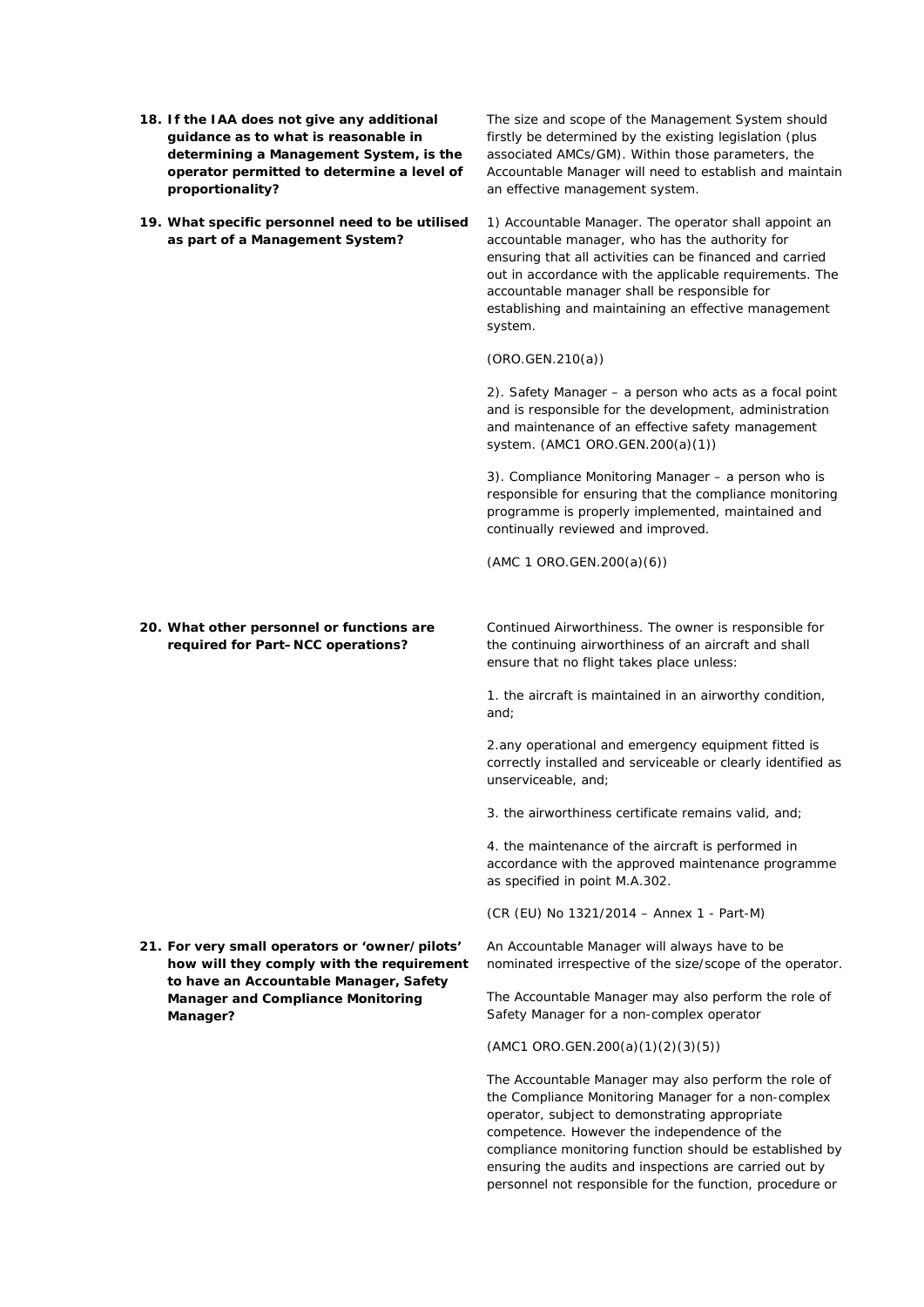products being audited.

(AMC1 ORO.GEN.200(a)(6)

**22. What is the definition of a non-complex operator?** 

EASA defines a complex operator as follows:

(a) An operator should be considered as complex when it has a workforce of more than 20 full time equivalents (FTEs) involved in the activity subject to Regulation (EC) No 216/20085 and its Implementing Rules.

(b) Operators with up to 20 FTEs involved in the activity subject to Regulation (EC) No 216/20086 and its Implementing Rules may also be considered complex based on an assessment of the following factors:

(1) in terms of complexity, the extent and scope of contracted activities subject to the approval;

(2) in terms of risk criteria, whether any of the following are present:

(i) operations requiring the following specific approvals: performance-based navigation (PBN), low visibility operation (LVO), extended range operations with twoengined aeroplanes (ETOPS), helicopter hoist operation (HHO), helicopter emergency medical service (HEMS), night vision imaging system (NVIS) and dangerous goods (DG);

(ii) commercial specialised operations requiring an authorisation;

(iii) different types of aircraft used;

(iv) the environment (offshore, mountainous area, etc.).

If the above is not applicable, then an operator is deemed to be non-complex.

(AMC1 ORO.GEN.200(b))

required:

**23. Does an NCC operator need to comply with Part-SPA?** 

> 1).Performance-based Navigation (PBN), except for operations in RNAV5, B-RNAV airspace.

Only if one of the following Specific Approvals are

2).Operations in Minimum Navigation Performance Specification Airspace (MNPS)

3). Operations in Airspace with Reduced Vertical Separation Minima (RVSM)

- 4). Low Visibility Operations (LVO)
- 5). Carriage of Dangerous Goods

**24. What ramp checks will be undertaken of aircraft operated under Part-NCC?** 

Ramp checks will form part of the oversight programme of individual States, as deemed appropriate.